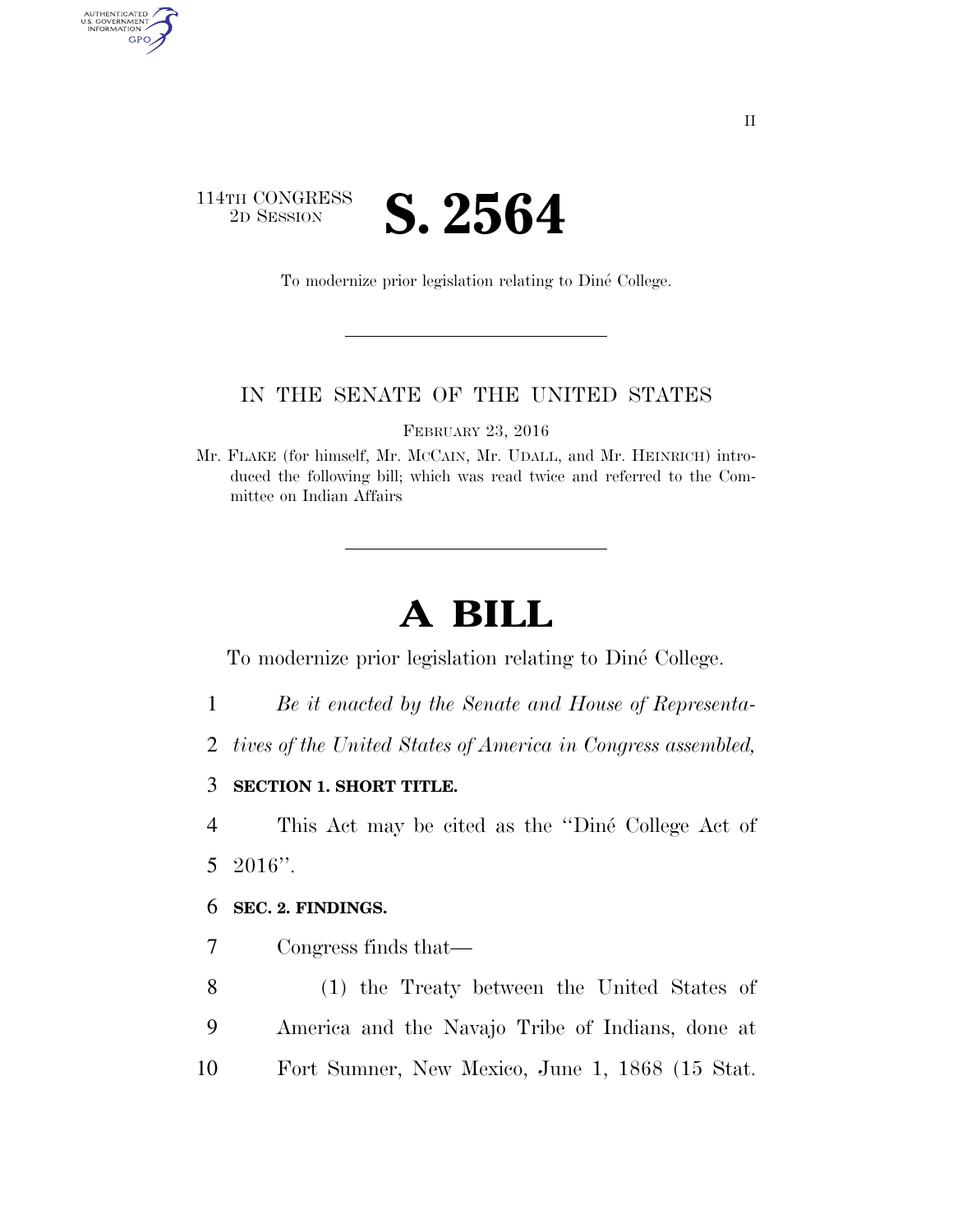| $\mathbf{1}$   | 667), provides for the education of the citizens of   |
|----------------|-------------------------------------------------------|
| $\overline{2}$ | the Navajo Nation;                                    |
| 3              | (2) the Navajo Nation created and chartered           |
| $\overline{4}$ | the Navajo Community College by Resolution CN-        |
| 5              | 95–68 as a wholly owned educational entity of the     |
| 6              | Navajo Nation;                                        |
| 7              | (3) in 1971, Congress enacted the Navajo Com-         |
| 8              | munity College Act (25 U.S.C. 640a et seq.);          |
| 9              | (4) the Navajo Nation officially changed the          |
| 10             | name of the Navajo Community College to "Diné         |
| 11             | College" by Resolution CAP $-35-97$ ; and             |
| 12             | (5) the purpose of Diné College is to provide         |
| 13             | educational opportunities to the Navajo people and    |
| 14             | others in areas important to the economic and social  |
| 15             | development of the Navajo Nation.                     |
| 16             | SEC. 3. PURPOSE.                                      |
| 17             | The purpose of this Act is to ensure that the Navajo  |
| 18             | Nation and Navajo people—                             |
| 19             | (1) exercise their right to self-determination,       |
| 20             | particularly in matters relating to the internal and  |
| 21             | local affairs of the Navajo Nation;                   |
| 22             | (2) maintain and strengthen distinct institu-         |
| 23             | tions of higher education through the teaching of the |
| 24             | Navajo language, culture, traditions, and history;    |
| 25             | and                                                   |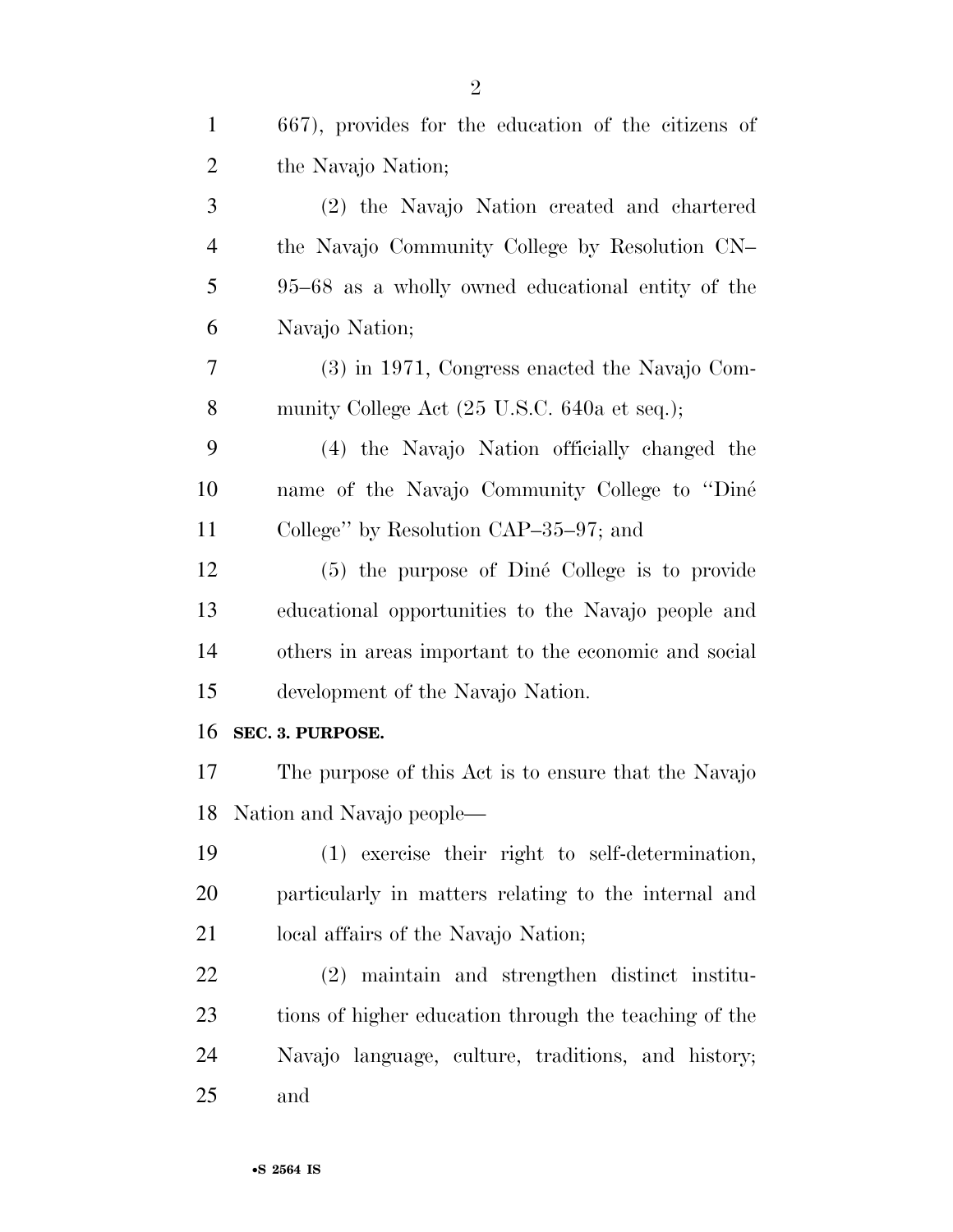| $\mathbf{1}$   | (3) improve the economic and social conditions       |
|----------------|------------------------------------------------------|
| $\overline{2}$ | of the Navajo Nation and Navajo people through       |
| 3              | higher education and postsecondary vocational train- |
| $\overline{4}$ | ing.                                                 |
| 5              | SEC. 4. DEFINITIONS.                                 |
| 6              | In this Act:                                         |
| 7              | (1)<br>APPROPRIATE COMMITTEES<br>CON-<br>OF          |
| 8              | GRESS.—The term "appropriate committees of Con-      |
| 9              | gress" means—                                        |
| 10             | (A) the Committee on Indian Affairs and              |
| 11             | the Committee on Appropriations of the Senate;       |
| 12             | and                                                  |
| 13             | (B) the Committee on Natural Resources,              |
| 14             | the Committee on Education and the Work-             |
| 15             | force, and the Committee on Appropriations of        |
| 16             | the House of Representatives.                        |
| 17             | (2) COLLEGE.—The term "College"<br>means             |
| 18             | Diné College.                                        |
| 19             | (3) INFRASTRUCTURE.—                                 |
| 20             | (A) IN GENERAL.—The term "infrastruc-                |
| 21             | ture" means the buildings, water and sewer fa-       |
| 22             | cilities, roads, and information technology and      |
| 23             | telecommunications infrastructure of the Col-        |
| 24             | lege.                                                |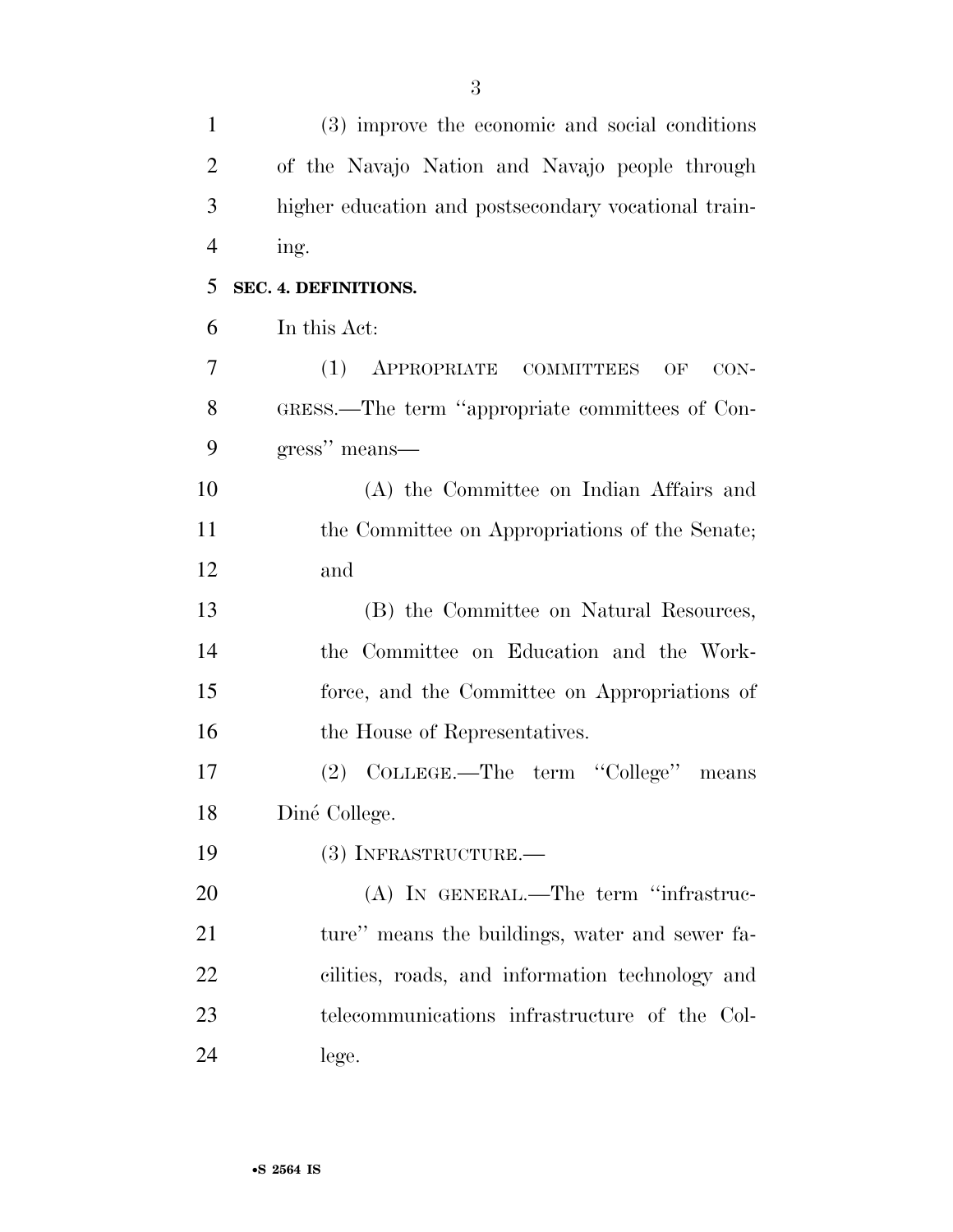| $\mathbf{1}$   | (B) INCLUSIONS.—The term "infrastruc-                 |
|----------------|-------------------------------------------------------|
| $\overline{2}$ | ture" includes classrooms and external matters        |
| 3              | such as walkways.                                     |
| $\overline{4}$ | (4) OPERATION AND MAINTENANCE.—The term               |
| 5              | "operation and maintenance" means-                    |
| 6              | (A) costs and expenses associated with the            |
| $\overline{7}$ | customary daily operation of the College; and         |
| 8              | (B) necessary maintenance costs of the                |
| 9              | College.                                              |
| 10             | (5) RENOVATION AND REPAIR.—The term "ren-             |
| 11             | ovation and repair" means modernization and im-       |
| 12             | provement to the infrastructure.                      |
| 13             | (6) SECRETARY.—The term "Secretary" means             |
| 14             | the Secretary of the Interior.                        |
| 15             | SEC. 5. SURVEY, STUDY, AND REPORT.                    |
| 16             | (a) IN GENERAL.—                                      |
| 17             | (1) SURVEY, STUDY, AND REPORT.—Not later              |
| 18             | than January 31, 2017, in accordance with sub-        |
| 19             | section (b), the Secretary shall conduct, and submit  |
| 20             | to the appropriate committees of Congress a report    |
| 21             | on the results of, a detailed survey and study of all |
| 22             | capital projects and facility needs of the College.   |
| 23             | (2) INCLUSIONS IN REPORT.—The report de-              |
| 24             | scribed in paragraph $(1)$ shall include—             |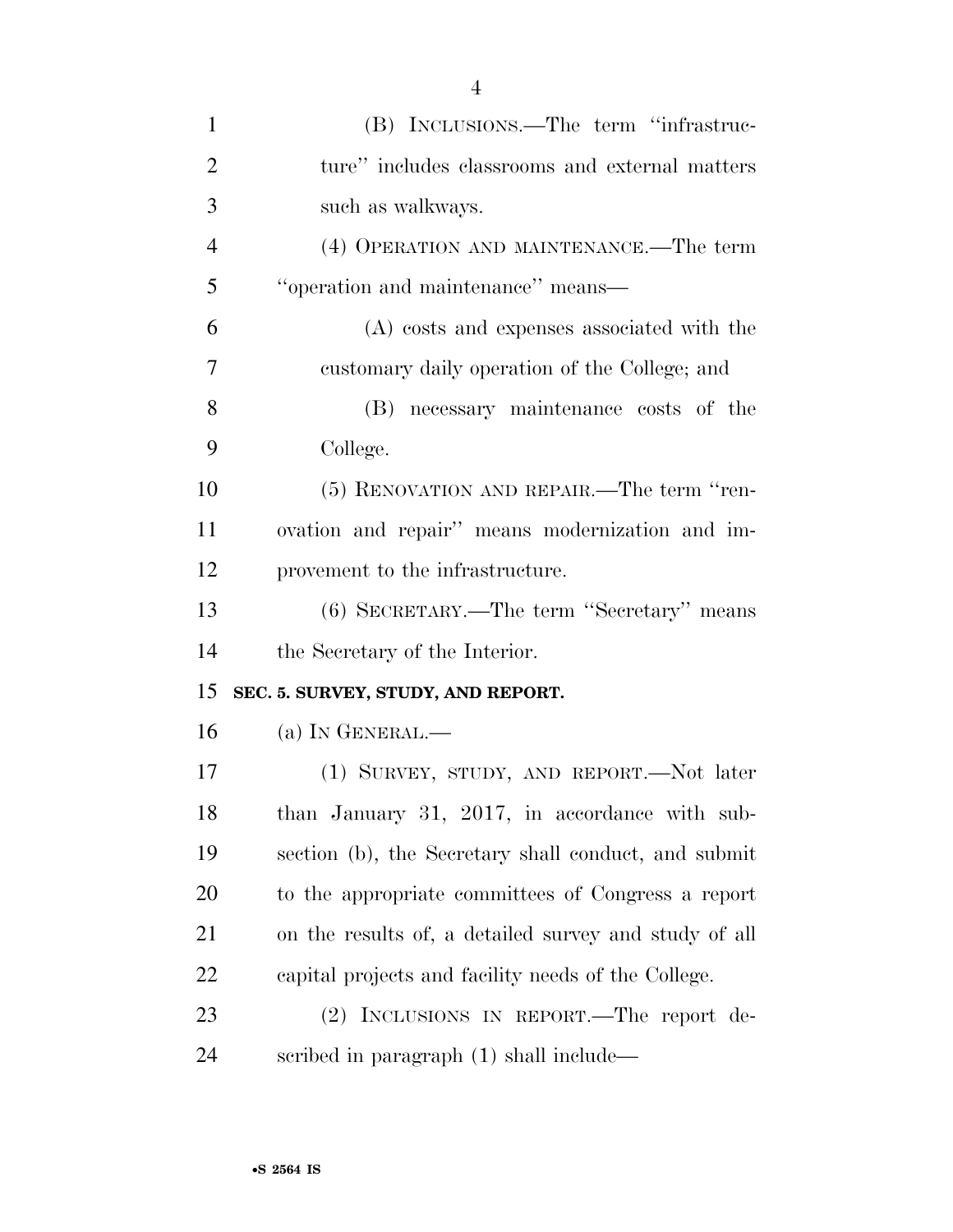| $\mathbf{1}$   | (A) recommendations by the Secretary;                      |
|----------------|------------------------------------------------------------|
| $\overline{2}$ | and                                                        |
| 3              | (B) any recommendations or views sub-                      |
| $\overline{4}$ | mitted by the College or the Navajo Nation re-             |
| 5              | garding the capital projects and facility needs            |
| 6              | of the College.                                            |
| 7              | (b) INVENTORY.—                                            |
| 8              | (1) IN GENERAL.—Not later than August 1,                   |
| 9              | 2016, the College shall prepare and submit to the          |
| 10             | Secretary an inventory that identifies the renova-         |
| 11             | tions and repairs necessary to meet—                       |
| 12             | (A) health and safety standards; and                       |
| 13             | (B) any other requirements the College de-                 |
| 14             | termines necessary.                                        |
| 15             | (2) USE OF INVENTORY.—The Secretary shall                  |
| 16             | use the inventory described in paragraph (1) as            |
| 17             | baseline data to inform the survey, study, and report      |
| 18             | under subsection (a).                                      |
| 19             | (c) ADMINISTRATIVE EXPENSES.—The Secretary                 |
| 20             | may use to carry out this section amounts made available   |
| 21             | to the Secretary in general administrative appropriations. |
| 22             | SEC. 6. GRANTS AUTHORIZED.                                 |
| 23             | (a) CONSTRUCTION GRANTS.-                                  |
| 24             | (1) IN GENERAL.—The Secretary shall make                   |
| 25             | grants to the College for construction activities, in-     |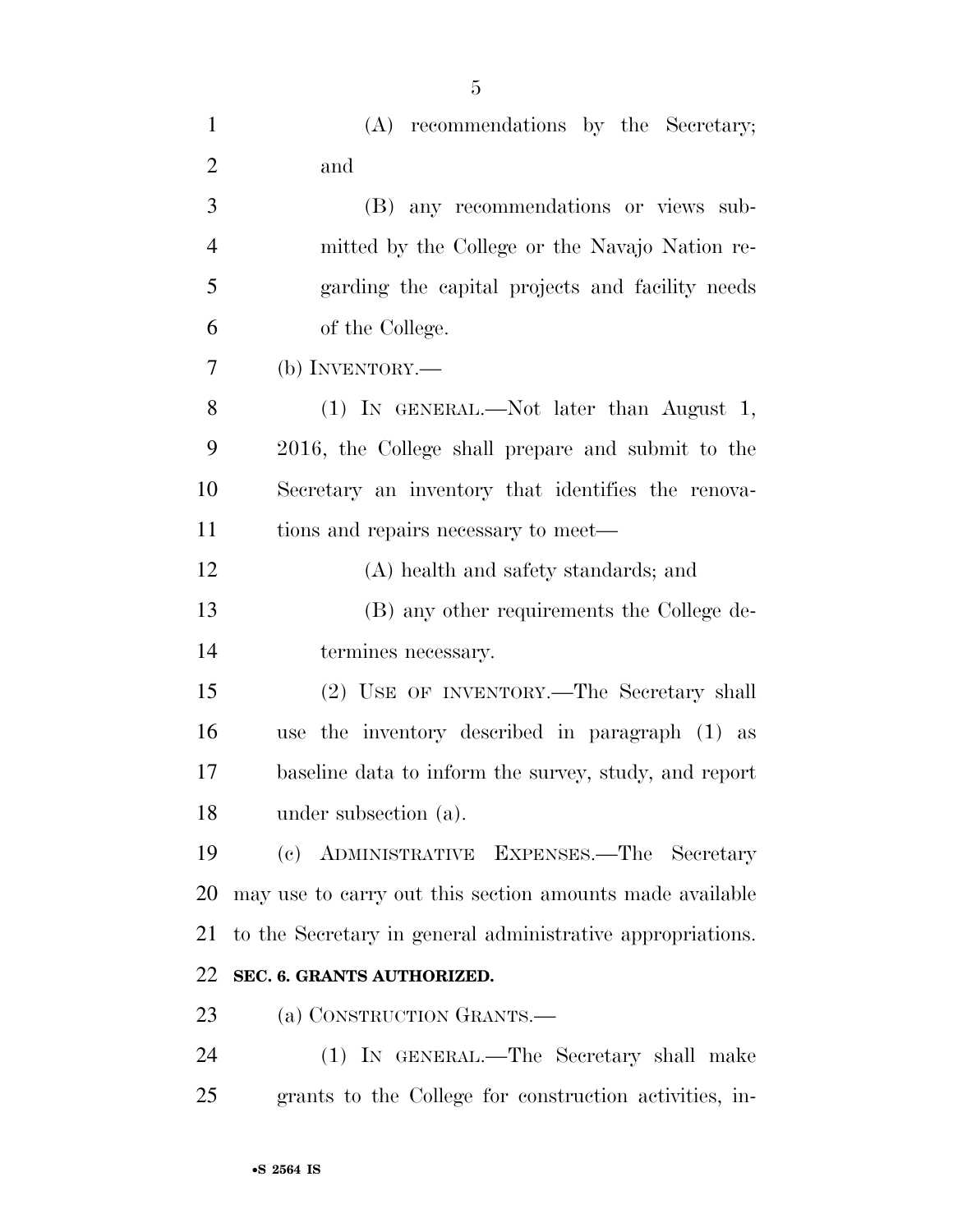| $\mathbf{1}$   | cluding the renovation and repair or construction of   |
|----------------|--------------------------------------------------------|
| $\overline{2}$ | buildings, water and sewer facilities, roads, informa- |
| 3              | tion technology and telecommunications infrastruc-     |
| $\overline{4}$ | ture, classrooms, and external structures (such as     |
| 5              | walkways) identified in the survey, study, and report  |
| 6              | under section 5.                                       |
| 7              | (2) AUTHORIZATION OF APPROPRIATIONS.—                  |
| 8              | There is authorized to be appropriated to the Sec-     |
| 9              | retary to carry out paragraph $(1)$ \$2,000,000 for    |
| 10             | each of fiscal years 2017 through 2020, to remain      |
| 11             | available until expended unless otherwise provided in  |
| 12             | an appropriations Act.                                 |
| 13             | (b) OPERATION AND MAINTENANCE GRANTS.—                 |
| 14             | (1) IN GENERAL.—The Secretary shall make               |
| 15             | grants to the College for operation and maintenance    |
| 16             | activities, including—                                 |
| 17             | (A) basic, special, developmental, voca-               |
| 18             | tional, technical, and special handicapped edu-        |
| 19             | cation costs;                                          |
| 20             | (B) annual capital expenditures, including             |
| 21             | equipment needs, minor capital improvements            |
| 22             | and remodeling projects, physical plant mainte-        |
| 23             | nance and operation costs, and an exceptions           |
| 24             | and supplemental needs account;                        |
| 25             | (C) summer and special interest programs;              |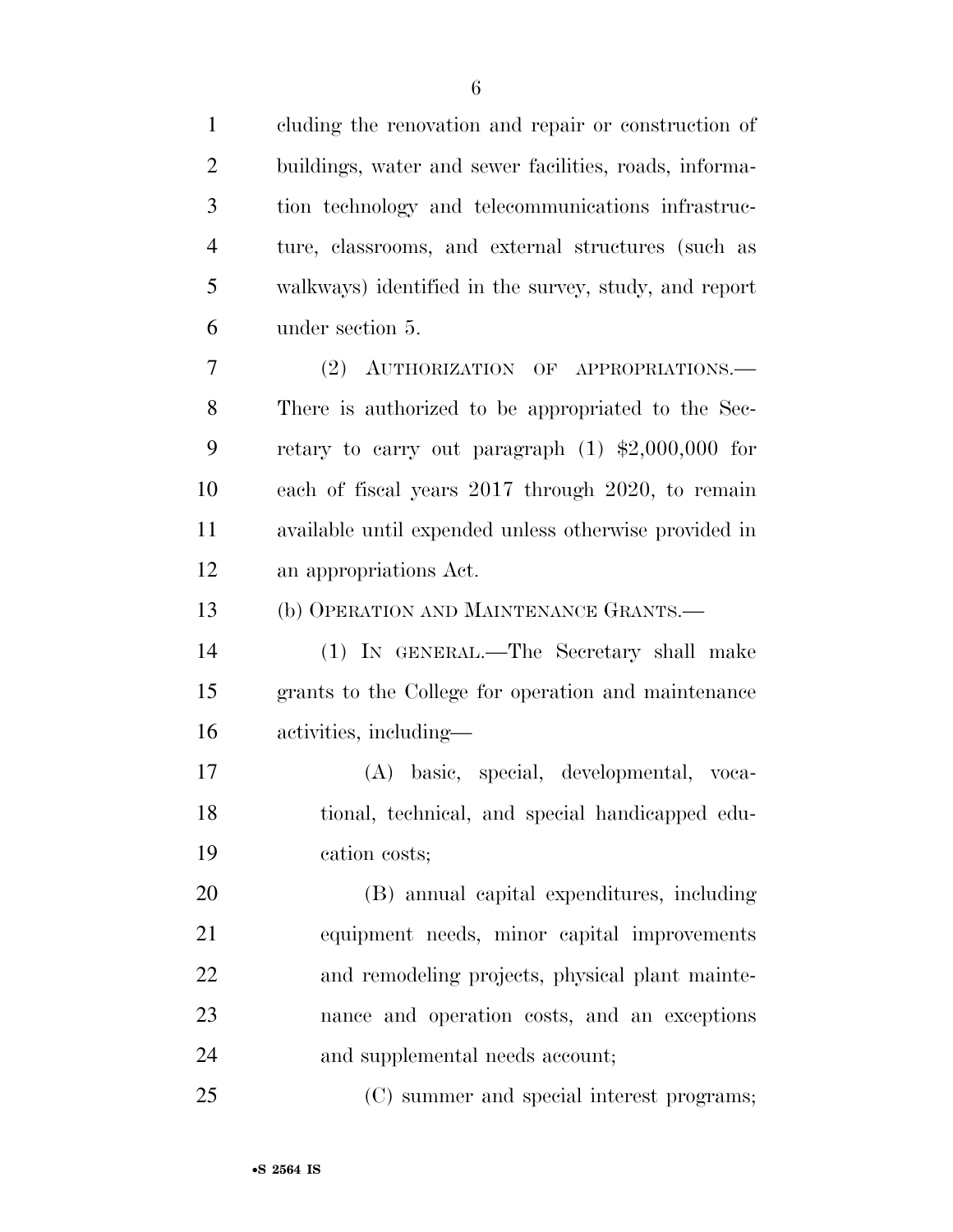| $\mathbf{1}$   | (D) major capital improvements, including           |
|----------------|-----------------------------------------------------|
| $\overline{2}$ | internal capital outlay funds and capital im-       |
| 3              | provement projects;                                 |
| $\overline{4}$ | (E) mandatory payments, including pay-              |
| 5              | ments due on bonds, loans, notes, or lease pur-     |
| 6              | chases;                                             |
| 7              | (F) supplemental student services, includ-          |
| 8              | ing student housing, food service, and the provi-   |
| 9              | sion of access to books and services; and           |
| 10             | (G) improving and expanding the College,            |
| 11             | including by providing for the Navajo people        |
| 12             | and others in the community of the College-         |
| 13             | (i) higher education programs;                      |
| 14             | (ii) career and technical education;                |
| 15             | (iii) activities relating to the preserva-          |
| 16             | tion and protection of the Navajo lan-              |
| 17             | guage, philosophy, and culture;                     |
| 18             | (iv) employment and training opportu-               |
| 19             | nities;                                             |
| 20             | (v) economic development and commu-                 |
| 21             | nity outreach; and                                  |
| 22             | (vi) a safe learning, working, and liv-             |
| 23             | ing environment.                                    |
| 24             | (2)<br>AUTHORIZATION OF APPROPRIATIONS.             |
| 25             | There are authorized to be appropriated to the Sec- |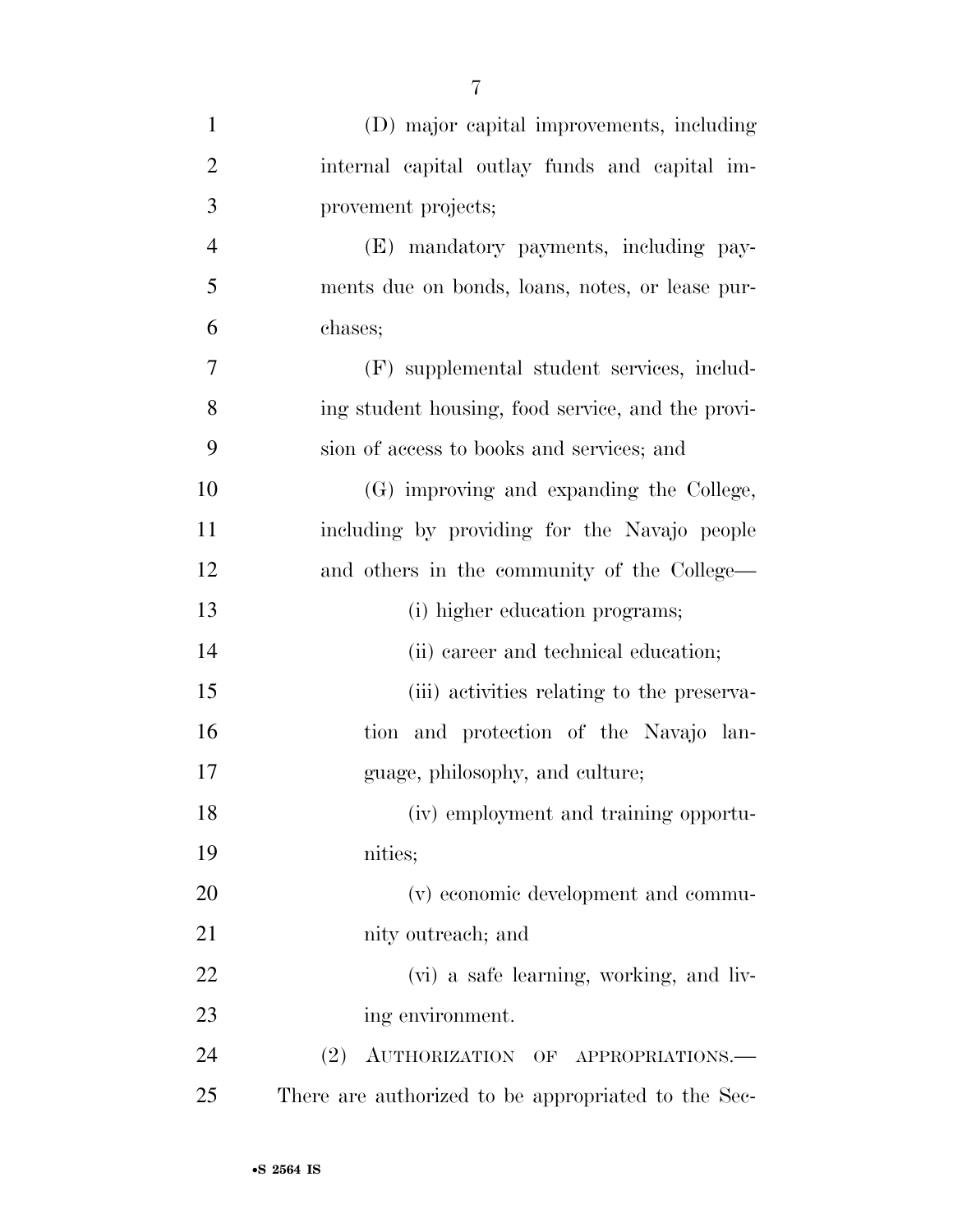retary to carry out paragraph (1) such sums as are necessary for each of fiscal years 2017 through 2020, to remain available until expended unless oth-erwise provided in an appropriations Act.

## **SEC. 7. STATUS OF FUNDS.**

 Amounts made available to the College under this Act may be treated as non-Federal, private funds of the Col- lege for purposes of any provision of Federal law that re- quires that non-Federal or private funds of the College be used in a project for a specific purpose.

## **SEC. 8. EFFECT ON OTHER LAWS.**

This Act supersedes—

 (1) the Navajo Community College Act (25 U.S.C. 640a et seq.);

 (2) the Navajo Community College Assistance Act of 1978 (25 U.S.C. 640a note; Public Law 95– 471); and

 (3) the Navajo Nation Higher Education Act of 2008 (25 U.S.C. 640a note; Public Law 110–315).

 **SEC. 9. CONTINUING ELIGIBILITY FOR OTHER FEDERAL FUNDS.** 

 Except as explicitly provided in other Federal law, nothing in this Act precludes the eligibility of the College to receive Federal funding and resources under any pro-gram authorized under—